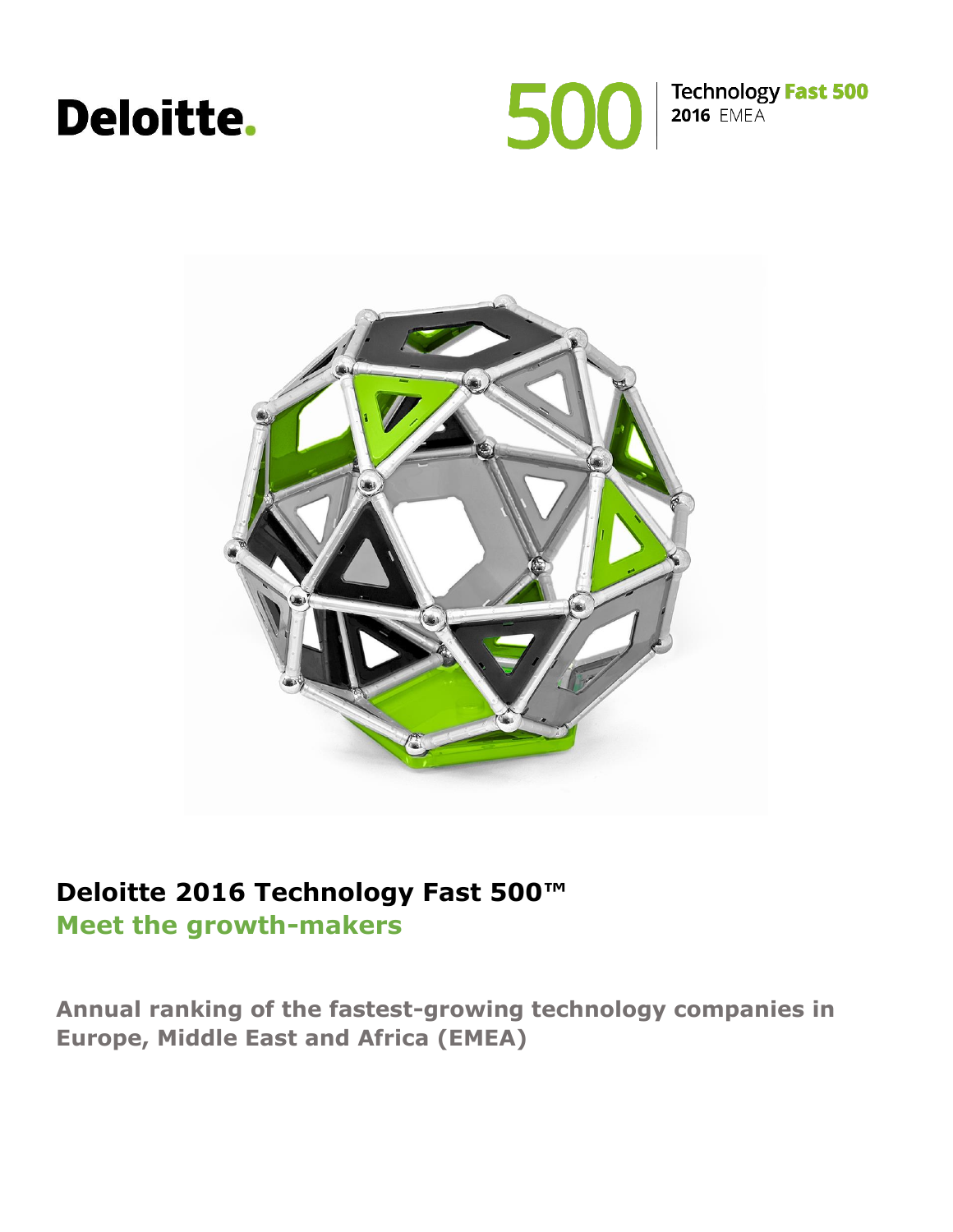## **Deloitte Technology Fast 500™ EMEA**

## **Company Rankings**

| <b>Rank</b>             | <b>Country</b>     | <b>Company Name</b>                                       | Growth<br>Rate | <b>Sector</b>       | <b>Website</b>              |
|-------------------------|--------------------|-----------------------------------------------------------|----------------|---------------------|-----------------------------|
| 1                       | Sweden             | FINGERPRINT CARDS                                         | 28126%         | Software            | www.fingerprints.com        |
| $\overline{\mathbf{2}}$ | Turkey             | BILGIKENT BILIŞIM A.Ş                                     | 16015%         | Hardware            | www.bilgikent.com.tr        |
| 3                       | Poland             | CODEWISE                                                  | 13052%         | Software            | www.codewise.com            |
| 4                       | Norway             | <b>AUKA</b>                                               | 11487%         | Software            | www.auka.io                 |
| 5                       | France             | HORIZONTAL SOFTWARE                                       | 8339%          | Software            | www.horizontalsoftware.com  |
| 6                       | United<br>Kingdom  | <b>BRAIN LABS DIGITAL</b>                                 | 8255%          | Media               | www.brainlabsdigital.com    |
| $\overline{\mathbf{z}}$ | Israel             | <b>MAGISTO</b>                                            | 8119%          | Media               | www.magisto.com             |
| 8                       | France             | CHAUFFEUR-PRIVE                                           | 7020%          | Software            | www.chauffeur-prive.com     |
| 9                       | Austria            | WIKIFOLIO FINANCIAL<br><b>TECHNOLOGIES</b>                | 7001%          | Software            | www.wikifolio.com           |
| 10                      | United<br>Kingdom  | <b>GOCARDLESS</b>                                         | 6661%          | Software            | www.gocardless.com          |
| 11                      | Germany            | NORDWEST-BOX GMBH &<br>CO                                 | 6548%          | Clean<br>Technology | www.nowebo.com              |
| 12                      | Turkey             | SNI TEKNOLOJI<br>HIZMETLERI                               | 6355%          | Software            | www.sni.net.tr              |
| 13                      | Portugal           | <b>AFFINITY</b>                                           | 5541%          | Software            | www.affinity.pt             |
| 14                      | Israel             | <b>ANYCLIP</b>                                            | 5142%          | Media               | www.anyclip.com             |
| 15                      | Poland             | CODILIME SP. Z O.O.                                       | 5038%          | Software            | www.codilime.com            |
| 16                      | Norway             | <b>NORBIT SUBSEA</b>                                      | 4918%          | Hardware            | www.norbit.com              |
| 17                      | Turkey             | <b>HYPE</b>                                               | 4894%          | Media               | www.hypeistanbul.com        |
| 18                      | Israel             | <b>TABOOLA</b>                                            | 4268%          | Media               | www.taboola.com             |
| 19                      | United<br>Kingdom  | EXSEL I.T. AND<br>COMMUNICATIONS                          | 3936%          | Software            | www.exselgroup.com          |
| 20                      | Turkey             | ARD GRUP BİLİŞİM<br>MEDİKAL DANIŞMANLIK<br>TİC. LTD. ŞTİ. | 3829%          | Software            | www.ardgrup.com.tr          |
| 21                      | The<br>Netherlands | CATAWIKI                                                  | 3676%          | Media               | www.catawiki.com            |
| 22                      | Israel             | <b>CROSSRIDER</b>                                         | 3493%          | Media               | www.crossrider.com          |
| 23                      | Sweden             | <b>STAR STABLE</b><br>ENTERTAINMENT                       | 3476%          | Media               | www.starstable.com          |
| 24                      | Finland            | <b>NORDCLOUD</b>                                          | 3433%          | Software            | www.nordcloud.com           |
| 25                      | Israel             | <b>TRAX</b>                                               | 3169%          | Software            | www.traxretail.com          |
| 26                      | Czech Republic     | DATASPRING                                                | 3129%          | Software            | www.dataspring.cz           |
| 27                      | France             | <b>DISPOSABLE LAB</b>                                     | 3039%          | Life sciences       | www.disposable-lab.com      |
| 28                      | Sweden             | <b>IZETTLE</b>                                            | 3000%          | Software            | www.izettle.com             |
| 29                      | Sweden             | FEO MEDIA                                                 | 2909%          | Media               | www.feomedia.com            |
| 30                      | Sweden             | <b>INSTANTOR</b>                                          | 2853%          | Software            | www.instantor.com           |
| 31                      | United<br>Kingdom  | <b>SMARKETS</b>                                           | 2763%          | Software            | www.smarkets.com            |
| 32                      | Germany            | QONIAC                                                    | 2704%          | Software            | www.qoniac.com              |
| 33                      | United<br>Kingdom  | NERVECENTRE SOFTWARE                                      | 2702%          | Software            | www.nervecentresoftware.com |
| 34                      | Ireland            | <b>ESHOPWORLD</b>                                         | 2596%          | Software            | www.eshopworld.com          |
| 35                      | The<br>Netherlands | <b>ZENS</b>                                               | 2515%          | Hardware            | www.makezens.com            |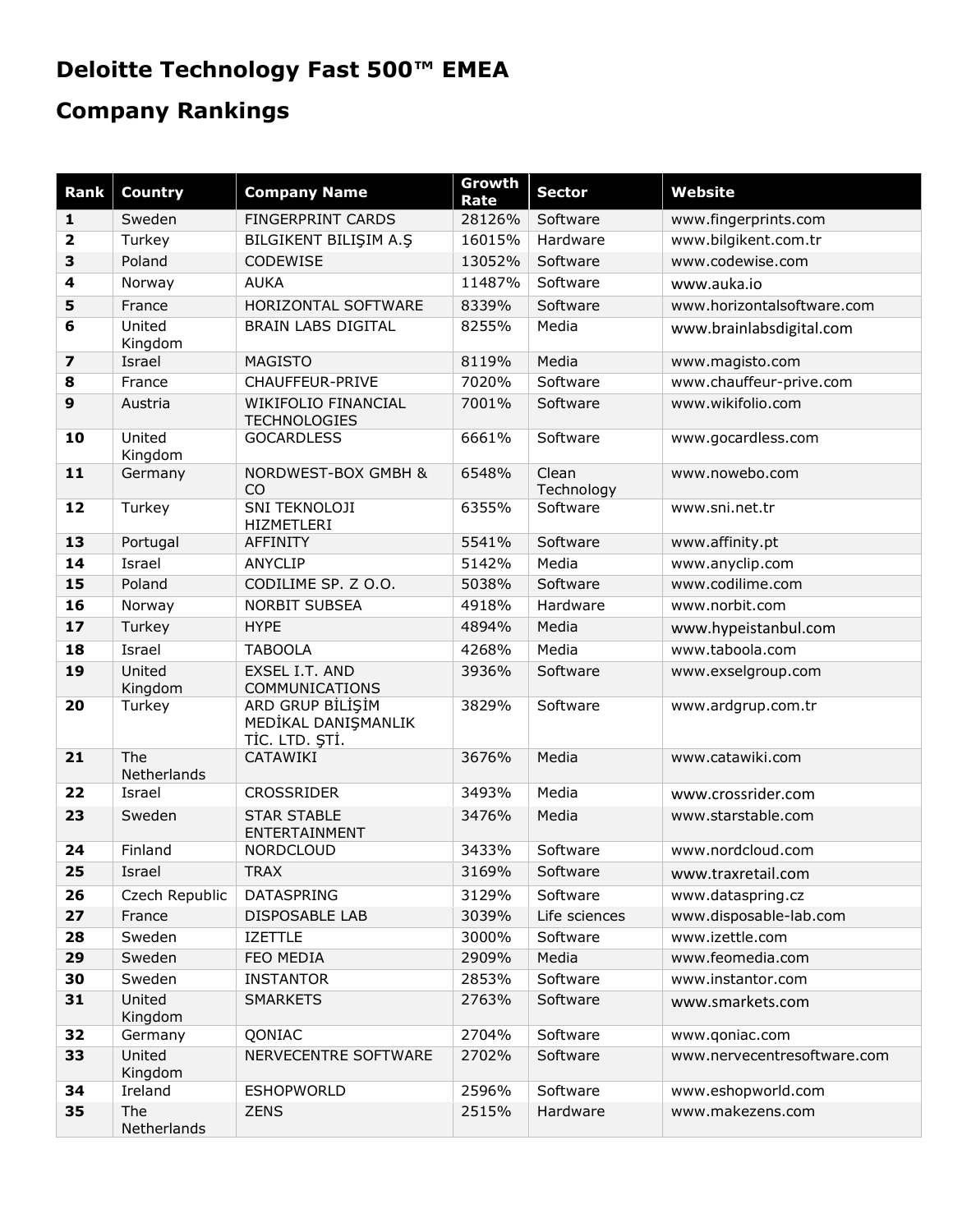| Rank | <b>Country</b>            | <b>Company Name</b>                                     | Growth<br>Rate | <b>Sector</b>       | <b>Website</b>                 |
|------|---------------------------|---------------------------------------------------------|----------------|---------------------|--------------------------------|
| 36   | Sweden                    | Q-CHANNEL                                               | 2391%          | Software            | www.q-channel.se               |
| 37   | Israel                    | <b>ZERTO</b>                                            | 2370%          | Software            | www.zerto.com                  |
| 38   | Finland                   | <b>CITY DIGITAL</b>                                     | 2367%          | Media               | www.city.fi                    |
| 39   | United<br>Kingdom         | <b>KANTOX</b>                                           | 2331%          | Software            | www.kantox.com                 |
| 40   | United<br>Kingdom         | PEPPERMINT TECHNOLOGY                                   | 2331%          | Software            | www.pepperminttechnology.co.uk |
| 41   | Belgium                   | <b>RESTORE</b>                                          | 2294%          | Clean<br>Technology | www.restore.eu                 |
| 42   | Sweden                    | <b>HELIOSPECTRA AB</b>                                  | 2204%          | Clean<br>Technology | www.heliospectra.com           |
| 43   | France                    | <b>VALNEVA</b>                                          | 2184%          | Life sciences       | www.valneva.com                |
| 44   | United<br>Kingdom         | WORLDREMIT                                              | 2104%          | Software            | www.worldremit.com             |
| 45   | Italy                     | <b>BEINTOO</b>                                          | 2068%          | Media               | www.beintoo.com                |
| 46   | Sweden                    | SONETEL AKTIEBOLAG                                      | 2000%          | Communications      | www.sonetel.com                |
| 47   | France                    | <b>CROSSCALL</b>                                        | 1987%          | Hardware            | www.crosscall.com              |
| 48   | France                    | ADYOULIKE                                               | 1967%          | Communications      | www.adyoulike.com              |
| 49   | Slovakia                  | <b>JUMP SOFT</b>                                        | 1965%          | Software            | www.jump-soft.com              |
| 50   | France                    | <b>OSE</b><br>IMMUNOTHERAPEUTICS                        | 1903%          | Life sciences       | www.ose-immuno.com             |
| 51   | United<br>Kingdom         | STARLEAF LIMITED                                        | 1860%          | Software            | www.starleaf.com               |
| 52   | France                    | <b>INTERACTIV-GROUP</b>                                 | 1855%          | Communications      | www.consistent.com             |
| 53   | France                    | ADXPERIENCE                                             | 1797%          | Media               | www.adxperience.com            |
| 54   | United<br>Kingdom         | <b>FANDUEL LTD</b>                                      | 1793%          | Software            | www.fanduel.com                |
| 55   | Bosnia and<br>Herzegovina | NSOFT D.O.O. MOSTAR                                     | 1760%          | Software            | www.nsoft.com                  |
| 56   | Turkey                    | ANT YAZILIM VE<br><b>BİLGİSAYAR</b><br>SAN.TİC.LTD.ŞTİ. | 1629%          | Software            | www.anttech.com.tr             |
| 57   | United<br>Kingdom         | PM CONNECT                                              | 1616%          | Communications      | www.pmconnect.co.uk            |
| 58   | Belgium                   | <b>COLLIBRA</b>                                         | 1610%          | Software            | www.collibra.com               |
| 59   | Sweden                    | MIPS AB                                                 | 1595%          | Life sciences       | www.mipsprotection.com         |
| 60   | Czech Republic            | ZOOT                                                    | 1557%          | Media               | www.zoot.cz                    |
| 61   | Belgium                   | <b>SYNC SOLUTIONS</b>                                   | 1538%          | Communications      | www.nl.sync-solutions.be       |
| 62   | France                    | <b>SLIMPAY</b>                                          | 1457%          | Software            | www.slimpay.com                |
| 63   | Czech Republic            | MUSOFT.CZ                                               | 1352%          | Software            | www.musoft.cz                  |
| 64   | United<br>Kingdom         | AQUILA INSIGHT                                          | 1343%          | Software            | www.aquilainsight.com          |
| 65   | France                    | <b>GROUPE ALLIANCE</b>                                  | 1324%          | Software            | www.groupealliance.eu          |
| 66   | Belgium                   | SHOWPAD                                                 | 1323%          | Software            | www.showpad.com                |
| 67   | Germany                   | ONPAGE.ORG                                              | 1289%          | Software            | www.onpage.org                 |
| 68   | United<br>Kingdom         | <b>FAIRSAIL</b>                                         | 1277%          | Software            | www.fairsail.com               |
| 69   | Austria                   | RADARSERVICES SMART<br>IT-SECURITY                      | 1270%          | Software            | www.radarservices.com          |
| 70   | France                    | <b>LEMON WAY</b>                                        | 1260%          | Software            | www.lemonway.com               |
| 71   | France                    | MADGIC                                                  | 1253%          | Communications      | www.madgic.com                 |
| 72   | Germany                   | OPESUS AG                                               | 1223%          | Software            | www.opesus.com                 |
| 73   | Poland                    | MIQUIDO                                                 | 1214%          | Software            | www.miquido.com                |
| 74   | Norway                    | CORDINA                                                 | 1214%          | Hardware            | www.cordina.no                 |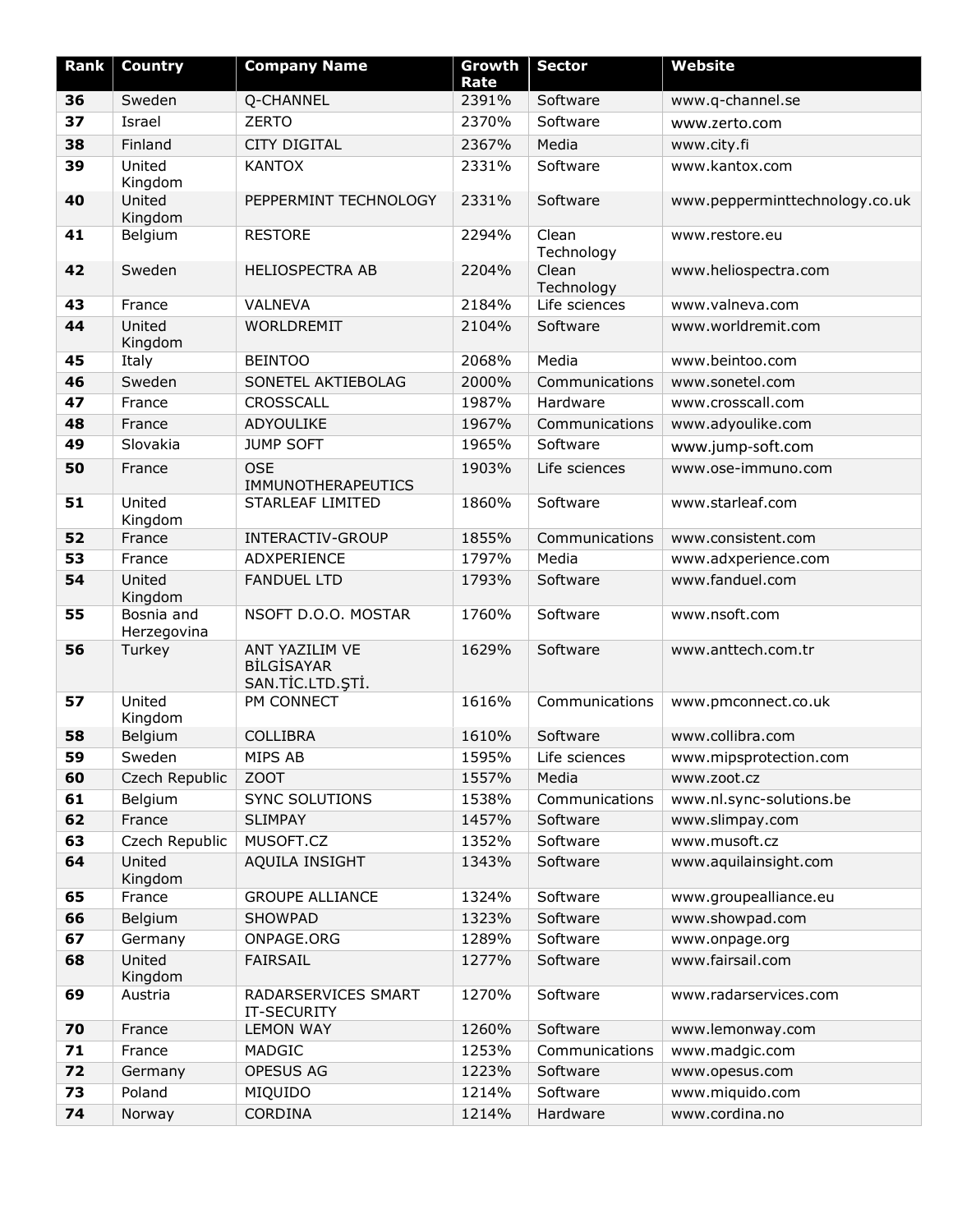| Rank | <b>Country</b>     | <b>Company Name</b>                                            | Growth<br>Rate | <b>Sector</b>       | <b>Website</b>          |
|------|--------------------|----------------------------------------------------------------|----------------|---------------------|-------------------------|
| 75   | United             | <b>ROUTETRADER</b>                                             | 1204%          | Software            | www.routetrader.com     |
|      | Kingdom            |                                                                |                |                     |                         |
| 76   | France             | MYELEFANT                                                      | 1203%          | Software            | www.pro.myelefant.com   |
| 77   | Finland            | <b>UPCLOUD</b>                                                 | 1179%          | Software            | www.upcloud.com         |
| 78   | The<br>Netherlands | NEW YORK MEDIA GROUP                                           | 1178%          | Media               | www.newyork.nl          |
| 79   | Turkey             | ROBOTISTAN ELEKTRONIK<br><b>TICARET</b>                        | 1177%          | Hardware            | www.robotistan.com      |
| 80   | United<br>Kingdom  | RETAIL MONEY MARKET                                            | 1175%          | Software            | www.ratesetter.com      |
| 81   | The<br>Netherlands | <b>ULTIMAKER</b>                                               | 1147%          | Hardware            | www.ultimaker.com       |
| 82   | The<br>Netherlands | <b>MOBPRO</b>                                                  | 1146%          | Media               | www.mobpro.com          |
| 83   | The<br>Netherlands | <b>JALT</b>                                                    | 1145%          | Media               | www.jalt.nl             |
| 84   | United<br>Kingdom  | <b>FUNDING CIRCLE</b>                                          | 1135%          | Software            | www.fundingcircle.com   |
| 85   | United<br>Kingdom  | <b>ECREBO</b>                                                  | 1127%          | Software            | www.ecrebo.com          |
| 86   | Serbia             | HIGH TECH ENGINEERING<br><b>CENTER</b>                         | 1109%          | Software            | www.htecgroup.com       |
| 87   | France             | <b>DIGILOR</b>                                                 | 1102%          | Software            | www.digilor.fr          |
| 88   | Israel             | <b>ADGORITHMS</b>                                              | 1102%          | Software            | www.adgorithms.com      |
| 89   | France             | WISEED                                                         | 1094%          | Communications      | www.wiseed.com          |
| 90   | Italy              | MARKETING ARENA                                                | 1088%          | Communications      | www.marketingarena.it   |
| 91   | France             | SQUADATA                                                       | 1085%          | Communications      | www.squadata.net        |
| 92   | Italy              | <b>CAFFEINA</b>                                                | 1083%          | Media               | www.caffeina.it         |
| 93   | Hungary            | <b>INNOVATIX</b>                                               | 1070%          | Software            | www.innovatixmedia.com  |
| 94   | Sweden             | MICRODATA TELECOM<br><b>INNOVATION STOCKHOLM</b><br>AKTIEBOLAG | 1069%          | Communications      | www.microdata.se        |
| 95   | France             | <b>INVENTY</b>                                                 | 1062%          | Software            | www.inventy.com         |
| 96   | The<br>Netherlands | <b>ELEANOR</b>                                                 | 1041%          | Software            | www.eleanor-wine.com    |
| 97   | Israel             | <b>SISENSE</b>                                                 | 1032%          | Software            | www.sisense.com         |
| 98   | The<br>Netherlands | <b>GRACIOUS STUDIOS</b>                                        | 1019%          | Software            | www.graciousstudios.nl  |
| 99   | France             | PACIFA DECISION                                                | 1009%          | Software            | www.pacifa-decision.com |
| 100  | Italy              | AFINNA ONE                                                     | 1008%          | Communications      | www.afinnaone.it        |
| 101  | France             | <b>CONTENT SQUARE</b>                                          | 1006%          | Software            | www.contentsquare.com   |
| 102  | Sweden             | MIKRODUST AB                                                   | 995%           | Communications      | www.mikrodust.com       |
| 103  | Italy              | <b>FILOBLU</b>                                                 | 977%           | Media               | www.filoblu.com         |
| 104  | Poland             | <b>BENHAUER SP</b>                                             | 976%           | Software            | www.salesmanago.pl      |
| 105  | France             | <b>ASTON ITRADE FINANCE</b>                                    | 972%           | Software            | www.astonitf.com        |
| 106  | United<br>Kingdom  | <b>FLY VICTOR</b>                                              | 946%           | Software            | www.flyvictor.com       |
| 107  | France             | <b>AB TASTY</b>                                                | 929%           | Software            | www.abtasty.com         |
| 108  | Norway             | MODERNE VARME                                                  | 911%           | Hardware            | www.modernevarme.no     |
| 109  | Sweden             | <b>BIMOBJECT</b>                                               | 900%           | Software            | www.info.bimobject.com  |
| 110  | Czech Republic     | STRV S.R.O.                                                    | 897%           | Software            | www.strv.com            |
| 111  | Norway             | SKIMMER TECHNOLOGY                                             | 883%           | Clean<br>Technology | www.oil-skimmer.no      |
| 112  | Germany            | <b>BUBEN &amp; MÄDCHEN</b>                                     | 875%           | Media               | www.bumg.de             |
| 113  | Sweden             | FOOTBALLADDICTS AB                                             | 874%           | Media               | www.footballaddicts.com |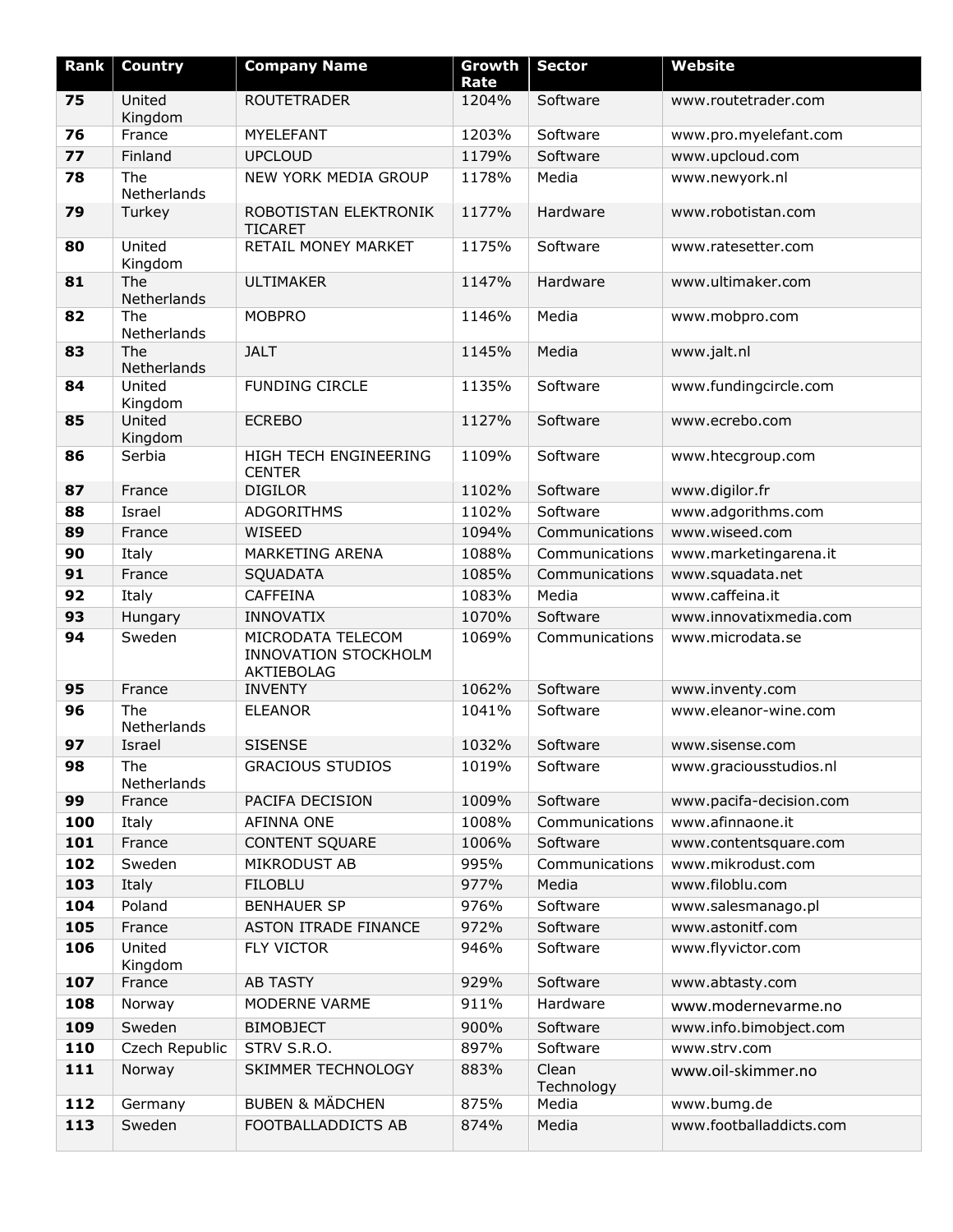| Rank       | <b>Country</b>     | <b>Company Name</b>                     | Growth<br>Rate | <b>Sector</b>        | <b>Website</b>                           |
|------------|--------------------|-----------------------------------------|----------------|----------------------|------------------------------------------|
| 114        | France             | <b>ELEVEN LABS</b>                      | 873%           | Software             | www.eleven-labs.com                      |
| 115        | The<br>Netherlands | VOIPGRID                                | 863%           | Communications       | www.voipgrid.nl                          |
| 116        | Germany            | <b>FIRST COLO</b>                       | 860%           | Communications       | www.first-colo.net                       |
| 117        | Italy              | MOTORK ITALIA                           | 858%           | Media                | www.drivek.it                            |
| 118        | Norway             | <b>SCALE PROTECTION</b>                 | 857%           | Hardware             | www.scaleprotection.com                  |
| 119        | Poland             | <b>INIS</b>                             | 855%           | Communications       | www.inis.pl                              |
| 120        | Sweden             | <b>BURT</b>                             | 853%           | Software             | www.burtcorp.com                         |
| 121        | Norway             | <b>HEXAGON COMPOSITES</b>               | 849%           | Hardware             | www.hexagon.no                           |
| 122        | Sweden             | <b>INTELEON</b>                         | 848%           | Software             | www.smspark.se                           |
| 123        | United<br>Kingdom  | MACFARLANE MEDIA                        | 846%           | Media                | www.the-media-image.com                  |
| 124        | Slovakia           | STUDIO 727                              | 841%           | Media                | www.727.sk                               |
| 125        | France             | <b>TRADELAB</b>                         | 840%           | Media                | www.tradelab.com                         |
| 126        | United<br>Kingdom  | <b>EBURY</b>                            | 825%           | Software             | www.ebury.com                            |
| 127        | France             | <b>ADOCIA</b>                           | 825%           | Life sciences        | www.adocia.com                           |
| 128        | Norway             | <b>ECOTONE</b>                          | 819%           | Software             | www.ecotone.com                          |
| 129        | Norway             | <b>SCATEC SOLAR</b>                     | 813%           | Clean<br>Technology  | www.scatecsolar.com                      |
| 130        | France             | <b>ASI INNOVATION</b>                   | 809%           | Hardware             | www.asi-innovation.fr                    |
| 131        | Czech Republic     | <b>XEVOS SOLUTIONS</b>                  | 801%           | Hardware             | www.xevos.cz                             |
| 132        | Finland            | <b>FRAMERY</b>                          | 792%           | Communications       | www.frameryacoustics.com                 |
| 133        | Norway             | <b>ENCAP</b>                            | 788%           | Communications       | www.encapsecurity.com                    |
| 134        | France             | <b>SACEO</b>                            | 786%           | Software             | www.saceo.fr                             |
| 135        | Germany            | TA TRUST AGENTS<br><b>INTERNET</b>      | 785%           | Media                | www.trustagents.de                       |
| 136        | Germany            | XPOSE360                                | 783%           | Media                | www.xpose360.de                          |
| 137        | France             | <b>WIKO</b>                             | 780%           | Communications       | www.wikomobile.com                       |
| 138        | Hungary            | <b>ATTRECTO</b>                         | 764%           | Software             | www.attrecto.com                         |
| 139<br>140 | France<br>United   | <b>SCALITY</b><br><b>SECRET ESCAPES</b> | 754%<br>747%   | Software<br>Software | www.scality.com<br>www.secretescapes.com |
|            | Kingdom            |                                         |                |                      |                                          |
| 141        | France             | <b>NOVACYT</b>                          | 743%           | Life sciences        | www.novacyt.com                          |
| 142        | Israel             | <b>INNITEL</b>                          | 738%           | Communications       | www.innitel.com                          |
| 143        | Finland            | DODREAMS FAIRYTALE<br><b>COMPANY</b>    | 737%           | Software             | www.dodreams.com                         |
| 144        | United<br>Kingdom  | <b>MARKET MAKING</b>                    | 735%           | Media                | www.socialinsightengine.com              |
| 145        | United<br>Kingdom  | EAGLE EYE SOLUTIONS                     | 735%           | Software             | www.eagleeye.com                         |
| 146        | Sweden             | <b>TRUSTLY GROUP</b>                    | 730%           | Software             | www.trustly.com                          |
| 147        | United<br>Kingdom  | <b>SIPHON NETWORKS</b>                  | 723%           | Communications       | www.siphonnetworks.com                   |
| 148        | Israel             | <b>JFROG</b>                            | 721%           | Software             | www.jfrog.com                            |
| 149        | The<br>Netherlands | <b>GADERO</b>                           | 715%           | Software             | www.gadero.nl                            |
| 150        | United<br>Kingdom  | <b>FARFETCH UK</b>                      | 710%           | Software             | www.farfetch.com                         |
| 151        | Croatia            | RIMAC AUTOMOBILI                        | 702%           | Hardware             | www.rimac-automobili.com                 |
| 152        | Poland             | CLOUD TECHNOLOGIES                      | 694%           | Software             | www.cloudtechnologies.pl                 |
| 153        | Sweden             | MAG INTERACTIVE                         | 688%           | Media                | www.maginteractive.com                   |
| 154        | Norway             | <b>INPOWER</b>                          | 682%           | Hardware             | www.inpower.no                           |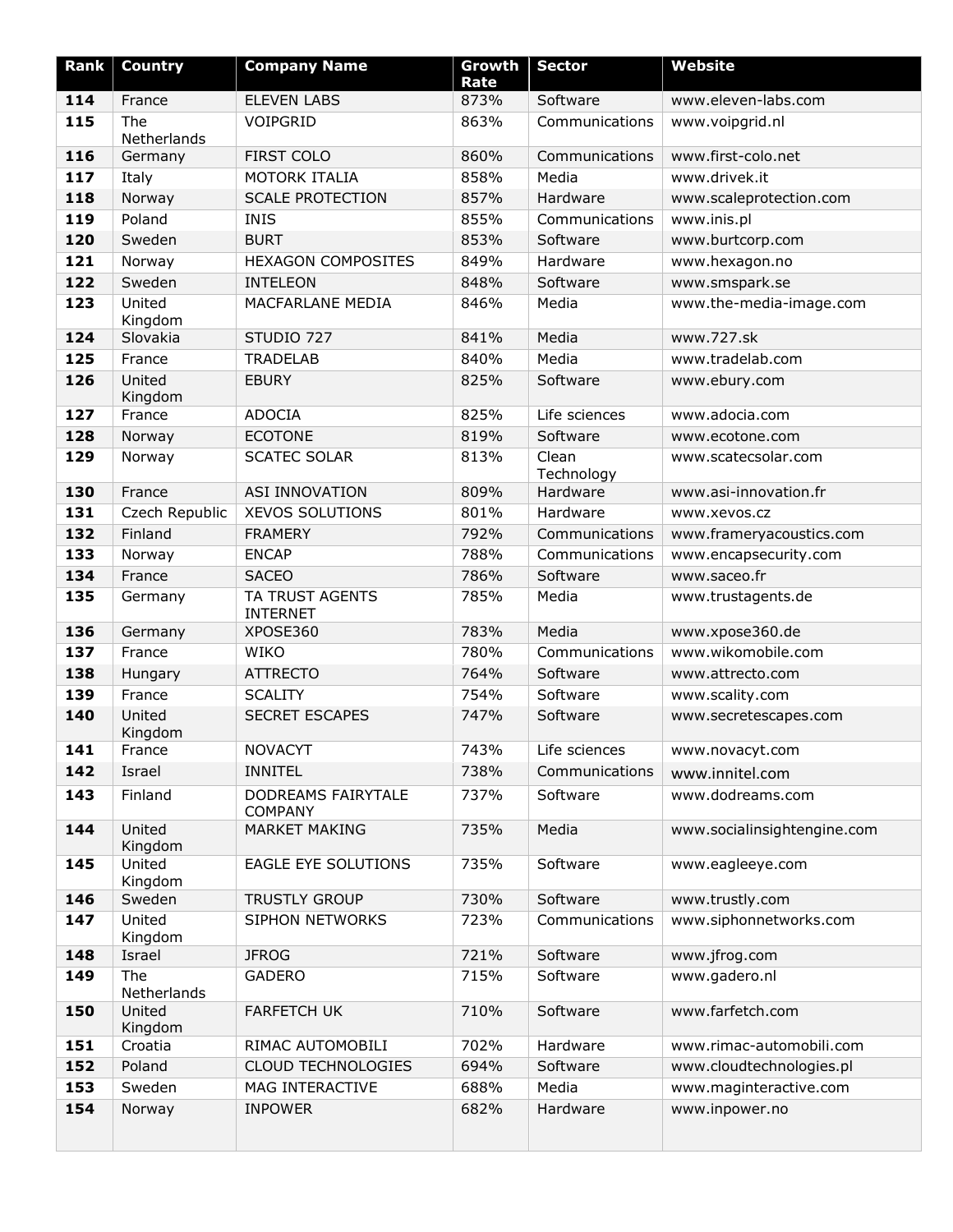| Rank | <b>Country</b>     | <b>Company Name</b>                           | Growth<br>Rate | <b>Sector</b>       | <b>Website</b>             |
|------|--------------------|-----------------------------------------------|----------------|---------------------|----------------------------|
| 155  | The<br>Netherlands | MOBILE STRATEGY                               | 679%           | Software            | www.mobilestrategy.nl      |
| 156  | Norway             | LINK MOBILITY GROUP                           | 678%           | Communications      | www.linkmobility.com       |
| 157  | United<br>Kingdom  | <b>BOOKINGBUG</b>                             | 678%           | Software            | www.bookingbug.com         |
| 158  | Israel             | <b>WSC SPORTS</b>                             | 676%           | Media               | www.scouting.com           |
| 159  | The<br>Netherlands | <b>SHIFTER</b>                                | 672%           | Software            | www.shifter.nl             |
| 160  | Sweden             | CLIMATEWELL<br>AB/SALTXTECHNOLOGY             | 665%           | Clean<br>Technology | www.saltxtechnology.com    |
| 161  | Sweden             | WIDESPACE                                     | 664%           | Software            | www.widespace.com          |
| 162  | Sweden             | HÖVDING SVERIGE                               | 663%           | Life sciences       | www.hovding.se             |
| 163  | France             | <b>AMETIX</b>                                 | 661%           | Communications      | www.ametix.com             |
| 164  | United<br>Kingdom  | <b>VACANCY FILLER</b>                         | 660%           | Software            | www.vacancy-filler.co      |
| 165  | Sweden             | BONESUPPORT HOLDING                           | 646%           | Life sciences       | www.bonesupport.com        |
| 166  | The<br>Netherlands | <b>EMBRACE</b>                                | 644%           | Software            | www.embracesbs.com         |
| 167  | Belgium            | MONIZZE                                       | 634%           | Software            | www.monizze.be             |
| 168  | Sweden             | <b>SENSEGRAPHICS</b>                          | 632%           | Life sciences       | www.sensegraphics.com      |
| 169  | The<br>Netherlands | <b>SALEDUCK</b>                               | 628%           | Media               | www.saleduck.com           |
| 170  | Germany            | <b>SEEDING ALLIANCE</b>                       | 624%           | Media               | www.seeding-alliance.de    |
| 171  | Russia             | <b>AVITO</b>                                  | 621%           | Media               | www.avito.ru               |
| 172  | France             | <b>THEODO</b>                                 | 619%           | Software            | www.theodo.fr              |
| 173  | The<br>Netherlands | <b>TRANSLATION KINGS</b>                      | 614%           | Media               | www.translationkings.nl    |
| 174  | Ireland            | <b>VIZOR LTD</b>                              | 610%           | Software            | www.vizorsoftware.com      |
| 175  | France             | DOLMEN TECHNOLOGIES                           | 606%           | Communications      | www.dolmen-tech.com        |
| 176  | France             | SYMBIOSE INFORMATIQUE                         | 603%           | Software            | www.symbiose.fr            |
| 177  | United<br>Kingdom  | PERFORMANCE HORIZON<br><b>GROUP</b>           | 603%           | Software            | www.performancehorizon.com |
| 178  | United<br>Kingdom  | AZZURE IT                                     | 599%           | Software            | www.azzure-it.com          |
| 179  | United<br>Kingdom  | <b>EPOS NOW</b>                               | 597%           | Software            | www.epos now               |
| 180  | United<br>Kingdom  | <b>ZOPA</b>                                   | 594%           | Software            | www.zopa.com               |
| 181  | Sweden             | QUICKSPIN                                     | 592%           | Media               | www.quickspin.com          |
| 182  | France             | <b>LILLYBELLE</b>                             | 590%           | Communications      | www.lillybelle.eu          |
| 183  | Norway             | <b>CXENSE</b>                                 | 590%           | Software            | www.cxense.com             |
| 184  | Sweden             | <b>ALNARP CLEANWATER</b><br><b>TECHNOLOGY</b> | 586%           | Clean<br>Technology | www.alnarpcleanwater.se    |
| 185  | Norway             | <b>STADT</b>                                  | 585%           | Software            | www.stadt.no               |
| 186  | Sweden             | <b>GREENBYTE</b>                              | 583%           | Software            | www.greenbyte.se           |
| 187  | Finland            | <b>HAPPYORNOT</b>                             | 580%           | Software            | www.happy-or-not.com       |
| 188  | The<br>Netherlands | <b>BRANDFIELD</b>                             | 576%           | Media               | www.brandfield.nl          |
| 189  | Germany            | SONNEN                                        | 576%           | Clean<br>Technology | www.sonnenbatterie.de      |
| 190  | France             | <b>INTENT TECHNOLOGIES</b>                    | 575%           | Software            | www.intent-technologies.eu |
| 191  | Norway             | <b>GALLEON EMBEDDED</b><br><b>COMPUTING</b>   | 575%           | Hardware            | www.galleonembedded.no     |
| 192  | United<br>Kingdom  | KIMBLE APPLICATIONS                           | 575%           | Software            | www.kimbleapps.com         |
| 193  | Sweden             | <b>TARGETEVERYONE</b>                         | 573%           | Communications      | www.targeteveryone.com     |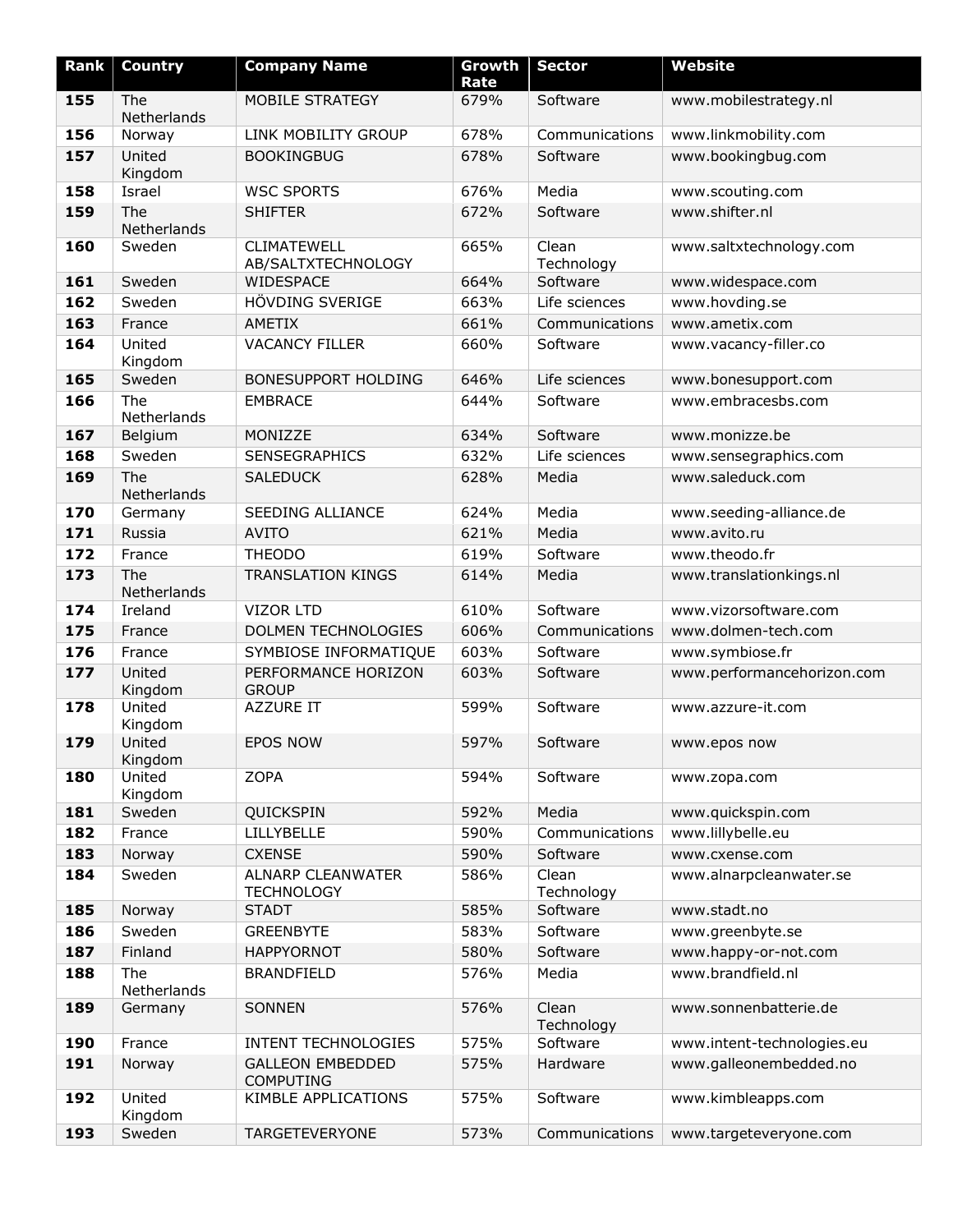| Rank | <b>Country</b>     | <b>Company Name</b>                        | Growth<br>Rate | <b>Sector</b>       | <b>Website</b>           |
|------|--------------------|--------------------------------------------|----------------|---------------------|--------------------------|
| 194  | France             | AGORIZE                                    | 567%           | Communications      | www.business.agorize.com |
| 195  | Norway             | MERCUR MARITIME                            | 567%           | Hardware            | www.mercur-maritime.com  |
| 196  | Norway             | <b>SPERMATECH</b>                          | 566%           | Life sciences       | www.spermatech.com       |
| 197  | The<br>Netherlands | <b>FIEBER</b>                              | 562%           | Communications      | www.fieber.nl            |
| 198  | The<br>Netherlands | 12BUILD                                    | 561%           | Software            | www.12build.com          |
| 199  | Bulgaria           | <b>BULPROS CONSULTING</b>                  | 560%           | Software            | www.bulpros.com          |
| 200  | Finland            | <b>TRANSFLUENT</b>                         | 559%           | Software            | www.transfluent.com      |
| 201  | Poland             | MONTERAIL.COM                              | 556%           | Software            | www.monterail.com        |
| 202  | Norway             | <b>FISHBONES</b>                           | 553%           | Hardware            | www.fishbones.as         |
| 203  | Israel             | SOLAREDGE                                  | 550%           | Clean<br>Technology | www.solaredge.com        |
| 204  | United<br>Kingdom  | PITCHUP.COM                                | 548%           | Software            | www.pitchup.com          |
| 205  | Norway             | THIN FILM ELECTRONICS                      | 546%           | Hardware            | www.thinfilm.no          |
| 206  | Poland             | <b>CREOTECH INSTRUMENTS</b>                | 546%           | Hardware            | www.creotech.pl          |
| 207  | Sweden             | <b>INGATE SYSTEMS</b>                      | 545%           | Communications      | www.ingate.com           |
| 208  | France             | <b>BIOSYNEX</b>                            | 544%           | Life sciences       | www.biosynex.com         |
| 209  | France             | <b>FIRALIS</b>                             | 539%           | Life sciences       | www.firalis.com          |
| 210  | Turkey             | KARTNET BİLGİSAYAR SAN.<br><b>VE TİC</b>   | 534%           | Hardware            | www.cardtek.com          |
| 211  | United<br>Kingdom  | <b>DEALFLO</b>                             | 532%           | Software            | ww.dealflo.com           |
| 212  | Sweden             | <b>VERENDUS SYSTEM</b>                     | 532%           | Software            | www.verendus.se          |
| 213  | United<br>Kingdom  | EVERYTHING UNLOCKED                        | 532%           | Media               | www.healthunlocked.com   |
| 214  | Norway             | <b>TECH DAMPER</b>                         | 529%           | Hardware            | www.techdamper.com       |
| 215  | France             | A-VOLUTE                                   | 527%           | Software            | www.a-volute.com         |
| 216  | Croatia            | HANGAR 18                                  | 527%           | Hardware            | www.megastore.hr         |
| 217  | France             | <b>EURAFIBRE</b>                           | 526%           | Communications      | www.eurafibre.fr         |
| 218  | The<br>Netherlands | MEETINGSELECT                              | 520%           | Software            | www.meetingselect.com    |
| 219  | Norway             | MEDIMATIC                                  | 519%           | Hardware            | www.medimatic.com        |
| 220  | France             | <b>DIADES MARINE</b>                       | 515%           | Hardware            | www.diadesmarine.com     |
| 221  | Belgium            | COMIZZO                                    | 515%           | Media               | www.comizzo.com          |
| 222  | Norway             | PING COMMUNICATION                         | 515%           | Communications      | www.pingcom.net          |
| 223  | France             | <b>NÉOSPHÈRES</b>                          | 509%           | Communications      | www.neospheres.eu        |
| 224  | Belgium            | EROWZ                                      | 506%           | Media               | www.erowz.com            |
| 225  | United             | <b>CANTAB RESEARCH</b>                     | 504%           | Software            | www.speechmatics.com     |
| 226  | Kingdom<br>Sweden  | HITECH & DEVELOPMENT<br>WIRELESS SWEDEN    | 504%           | Communications      | www.hdwireless.se        |
| 227  | Poland             | MOTIVATION DIRECT                          | 504%           | Software            | www.motivationdirect.pl  |
| 228  | Norway             | <b>APPS</b>                                | 502%           | Software            | www.apps.no              |
| 229  | Finland            | <b>GAPPS</b>                               | 499%           | Software            | www.gapps.fi             |
| 230  | Norway             | <b>WEBCODE</b>                             | 498%           | Hardware            | www.webcode.no           |
| 231  | Israel             | MOBILEYE                                   | 498%           | Hardware            | www.webcode.no           |
| 232  | Ireland            | TEAMWORK.COM                               | 496%           | Software            | www.teamwork.com         |
| 233  | Germany            | IN AUDITO MEDIA,<br>RECRUITING UND SERVICE | 491%           | Media               | www.inaudito.de          |
| 234  | Sweden             | YUBICO AB                                  | 487%           | Hardware            | www.yubico.com           |
| 235  | The<br>Netherlands | <b>IMPROVE DIGITAL</b>                     | 487%           | Media               | www.improvedigital.com   |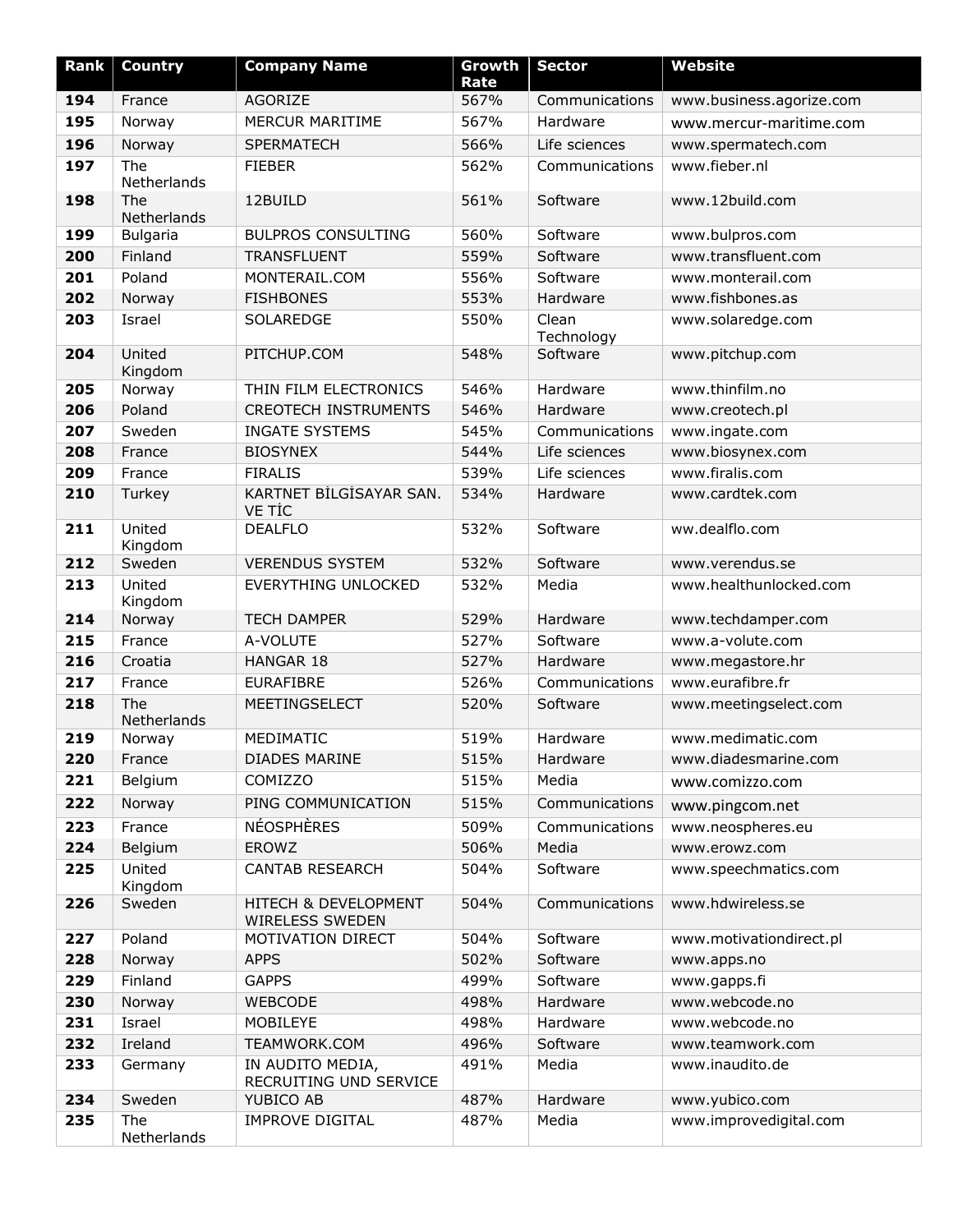| Rank | <b>Country</b>     | <b>Company Name</b>                                             | Growth       | <b>Sector</b>       | <b>Website</b>           |
|------|--------------------|-----------------------------------------------------------------|--------------|---------------------|--------------------------|
| 236  | Slovakia           | ALITER TECHNOLOGIES                                             | Rate<br>484% | Hardware            | www.aliter.com           |
| 237  | Belgium            | <b>EUROFIBER</b>                                                | 482%         | Communications      | www.eurofiber.be         |
| 238  | United<br>Kingdom  | <b>FONIX MOBILE</b>                                             | 480%         | Communications      | www.fonix.com            |
| 239  | Hungary            | <b>JCQ HUNGARY</b>                                              | 480%         | Clean<br>Technology | www.ledleet.hu           |
| 240  | The<br>Netherlands | RELAY42                                                         | 480%         | Software            | www.relay42.com          |
| 241  | France             | <b>DEVISUBOX</b>                                                | 480%         | Hardware            | www.devisubox.com        |
| 242  | Germany            | <b>SGM SOLUTIONS &amp; GLOBAL</b><br><b>MEDIA</b>               | 479%         | Media               | www.sgm-berlin.com       |
| 243  | Sweden             | <b>KAUSTIK</b>                                                  | 478%         | Software            | www.kaustik.com          |
| 244  | Sweden             | PPAM.SE SWEDEN                                                  | 477%         | Clean<br>Technology | www.ppamsolkraft.se      |
| 245  | Iceland            | APPDYNAMIC                                                      | 471%         | Software            | www.appdynamic.com       |
| 246  | France             | <b>CIRRUSEO</b>                                                 | 470%         | Software            | www.cirruseo.com         |
| 247  | The<br>Netherlands | EV-BOX                                                          | 466%         | Clean<br>Technology | www.ev-box.com           |
| 248  | Sweden             | <b>ARCCORE</b>                                                  | 466%         | Software            | www.arccore.com          |
| 249  | Turkey             | P.I. WORKS TR BILIŞIM<br>HIZMETLERI SANAYI VE<br><b>TICARET</b> | 465%         | Software            | www.piworks.net          |
| 250  | The<br>Netherlands | AVANCA INTERNATIONAL                                            | 464%         | Hardware            | www.avancaproducts.com   |
| 251  | The<br>Netherlands | <b>PINKCUBE</b>                                                 | 464%         | Software            | www.pinkcube.nl          |
| 252  | The<br>Netherlands | <b>LAGERWEY GROUP</b>                                           | 464%         | Clean<br>Technology | www.lagerwey.com         |
| 253  | The<br>Netherlands | <b>EVISION INDUSTRY</b><br><b>SOFTWARE</b>                      | 463%         | Software            | www.evision-software.com |
| 254  | The<br>Netherlands | WEPAYPEOPLE                                                     | 460%         | Software            | www.wepaypeople.nl       |
| 255  | Poland             | <b>NEOTERIC</b>                                                 | 458%         | Software            | www.neoteric.eu          |
| 256  | United<br>Kingdom  | <b>LMAX</b>                                                     | 458%         | Software            | www.lmax.com             |
| 257  | Sweden             | SATMISSION                                                      | 457%         | Communications      | www.satmission.com       |
| 258  | United<br>Kingdom  | EQUINOX FINANCIAL<br>SEARCH & AMP; SELECTION                    | 454%         | Software            | www.intouchnetworks.com  |
| 259  | United<br>Kingdom  | MANAGED 24/7                                                    | 453%         | Software            | www.managed.co.uk        |
| 260  | France             | MAILJET                                                         | 450%         | Software            | www.mailjet.com          |
| 261  | Poland             | <b>GRUPA TENSE</b>                                              | 448%         | Media               | www.grupa-tense.pl       |
| 262  | France             | <b>EVANEOS</b>                                                  | 437%         | Media               | www.evaneos.com          |
| 263  | Israel             | <b>CHECKMARX</b>                                                | 435%         | Software            | www.checkmarx.com        |
| 264  | France             | <b>IPROTEGO</b>                                                 | 435%         | Communications      | www.iprotego.com         |
| 265  | Sweden             | <b>INVISIO COMMUNICATIONS</b>                                   | 434%         | Communications      | www.invisio.com          |
| 266  | France             | <b>SEWAN</b>                                                    | 433%         | Communications      | www.sewan.fr             |
| 267  | France             | <b>CEMENTYS</b>                                                 | 432%         | Software            | www.cementys.com         |
| 268  | Turkey             | BNTPRO BİLGİ VE İLETİSİM<br>HİZMETLERİ                          | 432%         | Software            | www.bntro.com            |
| 269  | The<br>Netherlands | <b>ETRIAS</b>                                                   | 429%         | Software            | www.etrias.nl            |
| 270  | Israel             | <b>OPTIMOVE</b>                                                 | 427%         | Software            | www.optimove.com         |
| 271  | The<br>Netherlands | <b>SOCIAL DEAL</b>                                              | 424%         | Media               | www.socialdeal.nl        |
| 272  | United<br>Kingdom  | HORIZON DISCOVERY<br><b>GROUP PLC</b>                           | 423%         | Life sciences       | www.horizondiscovery.com |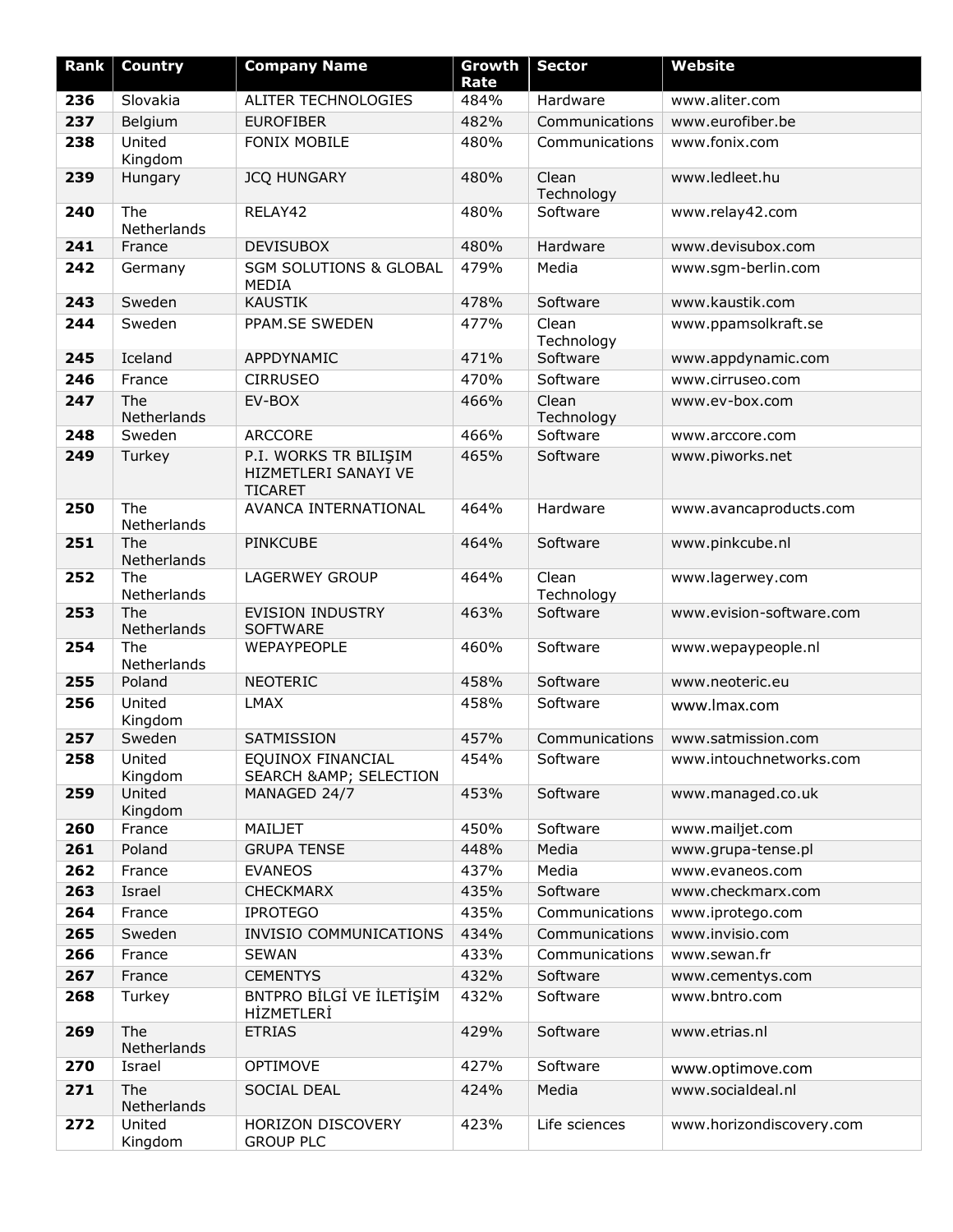| Rank | <b>Country</b>     | <b>Company Name</b>                         | Growth<br>Rate | <b>Sector</b>       | <b>Website</b>           |
|------|--------------------|---------------------------------------------|----------------|---------------------|--------------------------|
| 273  | Norway             | <b>SHIPLOG</b>                              | 419%           | Software            | www.shiplog.no           |
| 274  | United<br>Kingdom  | <b>CLOUD TECHNOLOGY</b><br><b>SOLUTIONS</b> | 412%           | Software            | www.cloudsolutions.co.uk |
| 275  | Poland             | BETTER SOFTWARE GROUP                       | 411%           | Software            | www.bsgroup.eu           |
| 276  | France             | <b>ARIASE GROUP</b>                         | 409%           | Communications      | www.ariasegroup.com      |
| 277  | Finland            | KOMPOZURE                                   | 409%           | Software            | www.kompozure.com        |
| 278  | United<br>Kingdom  | <b>QUILL CONTENT</b>                        | 407%           | Software            | www.quillcontent.com     |
| 279  | France             | <b>VEXIM</b>                                | 404%           | Life sciences       | www.vexim.com            |
| 280  | Norway             | <b>STEINSVIK</b>                            | 402%           | Hardware            | www.steinsvik.no         |
| 281  | France             | <b>ADSERVIO</b>                             | 401%           | Software            | www.adservio.fr          |
| 282  | United<br>Kingdom  | RUNTIME COLLECTIVE                          | 401%           | Software            | www.brandwatch.com       |
| 283  | Finland            | <b>LEADDESK</b>                             | 400%           | Software            | www.leaddesk.com         |
| 284  | United<br>Kingdom  | COMMAGILITY                                 | 400%           | Hardware            | www.commagility.com      |
| 285  | Romania            | <b>TREMEND SOFTWARE</b><br>CONSULTING       | 399%           | Software            | www.tremend.com          |
| 286  | Sweden             | CEDOVISION TECHNOLOGY                       | 397%           | Software            | www.cedovision.se        |
| 287  | Ireland            | <b>SPEARLINE LABS</b>                       | 396%           | Software            | www.spearline.com        |
| 288  | Norway             | <b>LIME NETWORKS</b>                        | 396%           | Communications      | www.limenetworks.no      |
| 289  | Germany            | <b>CKL SOFTWARE</b>                         | 394%           | Software            | www.ckl-kore.de          |
| 290  | The<br>Netherlands | <b>RESCOP</b>                               | 390%           | Software            | www.rescop.com           |
| 291  | United<br>Kingdom  | <b>FEATURESPACE</b>                         | 389%           | Software            | www.featurespace.co.uk   |
| 292  | Norway             | <b>INITIAL FORCE</b>                        | 389%           | Hardware            | www.initialforce.com     |
| 293  | Poland             | <b>TENDERHUT</b>                            | 389%           | Software            | www.tenderhut.com        |
| 294  | Sweden             | SPRINT BIOSCIENCE                           | 387%           | Life sciences       | www.sprintbioscience.se  |
| 295  | France             | <b>ASTREE SOFTWARE</b>                      | 386%           | Software            | www.astree-software.fr   |
| 296  | Croatia            | SERENGETI                                   | 385%           | Software            | www.serengeti.hr         |
| 297  | Israel             | UPSTREAM COMMERCE                           | 385%           | Software            | www.upstreamcommerce.com |
| 298  | Turkey             | <b>LOGSIGN</b>                              | 384%           | Software            | www.logsign.com          |
| 299  | Norway             | <b>CERAMIC POWDER</b><br><b>TECHNOLOGY</b>  | 383%           | Life sciences       | www.cerpotech.com        |
| 300  | France             | O2FEEL                                      | 383%           | Clean<br>Technology | www.o2feel.com           |
| 301  | Romania            | S.C. TRENCADIS CORP                         | 383%           | Software            | www.trencadis.ro         |
| 302  | France             | <b>INFOMOTIV</b>                            | 382%           | Communications      | www.smsfactor.com        |
| 303  | Slovakia           | <b>BSP APPLICATIONS, SPOL</b>               | 381%           | Software            | www.bsp.sk               |
| 304  | Slovenia           | <b>OSI SISTEMSKE</b><br>INTEGRACIJE         | 380%           | Software            | www.osi.si               |
| 305  | Turkey             | WWW.724TIKLA.COM                            | 380%           | Software            | www.724tikla.com         |
| 306  | Norway             | FRETHEIM BRUK                               | 378%           | Life sciences       | Not available            |
| 307  | United<br>Kingdom  | <b>SKYSCANNER</b>                           | 377%           | Software            | www.skyscanner.net       |
| 308  | Norway             | CROBOCOM                                    | 377%           | Software            | www.crobocom.com         |
| 309  | Sweden             | <b>G5 ENTERTAINMENT</b>                     | 375%           | Media               | www.g5e.com              |
| 310  | Poland             | I-SYSTEMS                                   | 373%           | Software            | www.i-systems.net        |
| 311  | Sweden             | <b>BYGGLET</b>                              | 371%           | Software            | www.bygglet.com          |
| 312  | France             | <b>FASTMAG</b>                              | 369%           | Software            | www.fastmag.fr           |
| 313  | Germany            | SIGNAVIO GMBH                               | 369%           | Software            | www.signavio.com         |
| 314  | Lithuania          | INVENTI, UAB                                | 367%           | Software            | www.inventi.lt           |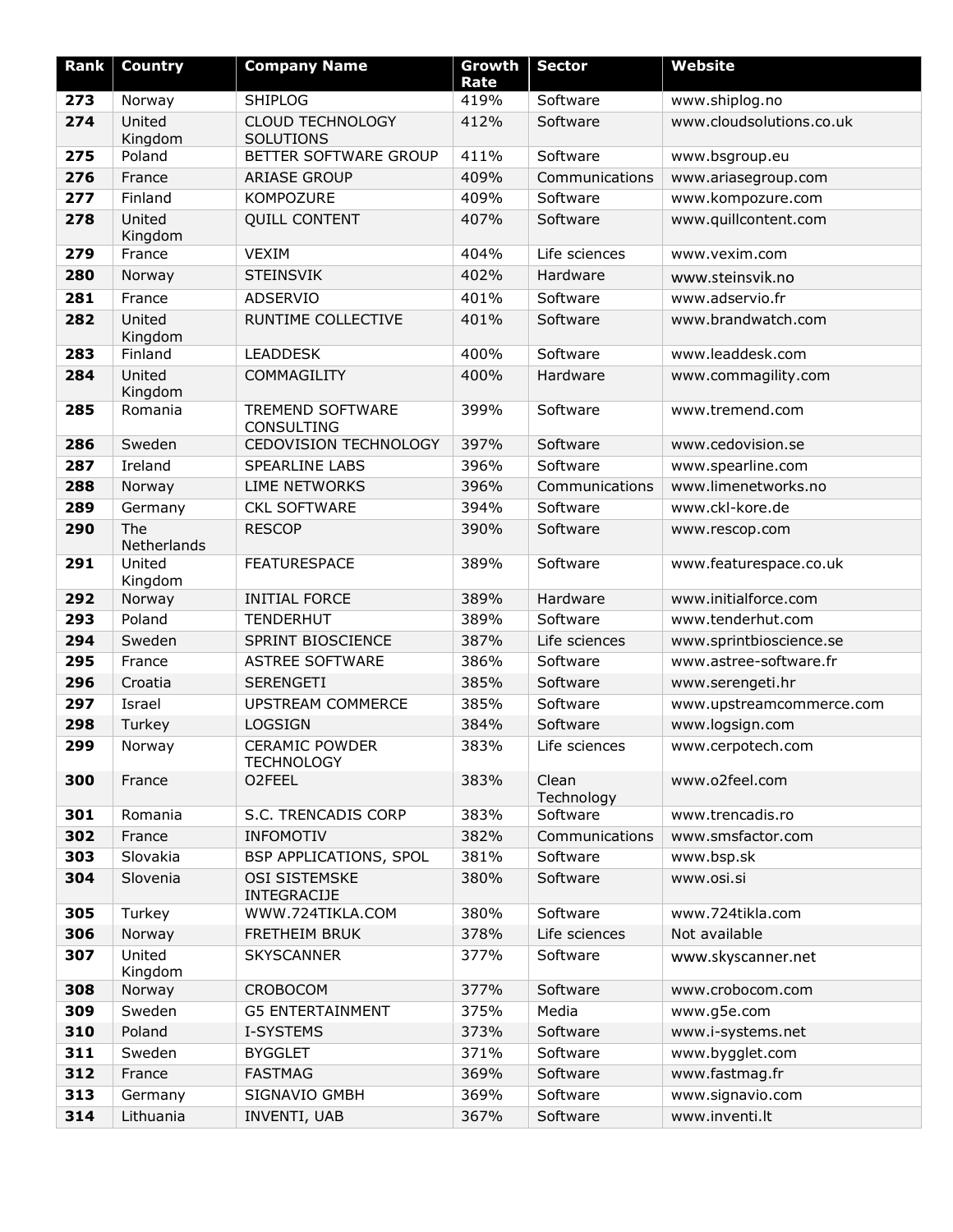| <b>Rank</b> | <b>Country</b>     | <b>Company Name</b>                                        | Growth       | <b>Sector</b>       | <b>Website</b>                   |
|-------------|--------------------|------------------------------------------------------------|--------------|---------------------|----------------------------------|
| 315         | United             | PREPAID FINANCIAL                                          | Rate<br>367% | Software            | www.prepaidfinancialservices.com |
|             | Kingdom            | <b>SERVICES</b>                                            |              |                     |                                  |
| 316         | Turkey             | KARBİL YAZILIM VE<br><b>BİLİŞİM TEKN.TİC</b>               | 366%         | Software            | www.cardtek.com                  |
| 317         | Israel             | <b>WIX</b>                                                 | 366%         | Software            | www.wix.com                      |
| 318         | Sweden             | <b>CANTEMO AB</b>                                          | 363%         | Media               | www.cantemo.com                  |
| 319         | Israel             | <b>INNERACTIVE</b>                                         | 363%         | Software            | www.inner-active.com             |
| 320         | Belgium            | G-TEC                                                      | 362%         | Clean<br>Technology | www.g-tec.eu                     |
| 321         | France             | <b>GLOBAL ECOPOWER</b>                                     | 361%         | Clean<br>Technology | www.global-ecopower.com          |
| 322         | France             | MEDIATECH                                                  | 358%         | Software            | www.mediatech-solutions.com      |
| 323         | Sweden             | <b>TURBORILLA</b>                                          | 357%         | Media               | www.turborilla.com               |
| 324         | The<br>Netherlands | <b>FSGROEP</b>                                             | 356%         | Software            | www.fsgroep.nl                   |
| 325         | Norway             | <b>ATTENSI</b>                                             | 354%         | Software            | www.attensi.com                  |
| 326         | Finland            | <b>VINCIT GROUP</b>                                        | 353%         | Software            | www.vincit.fi                    |
| 327         | Turkey             | DONE ILETISIM BILGI<br>SISTEMLERI VE YAYINCILIK<br>SAN. VE | 350%         | Communications      | www.donetr.com                   |
| 328         | Belgium            | QUALIFIO                                                   | 350%         | Software            | www.qualifio.com                 |
| 329         | Norway             | <b>ELLYCRACK</b>                                           | 348%         | Hardware            | www.tarblaster.com               |
| 330         | Czech Republic     | <b>INVENTI DEVELOPMENT</b>                                 | 347%         | Software            | www.inventi.cz                   |
| 331         | Germany            | <b>MEDDV</b>                                               | 347%         | Software            | www.meddv.de                     |
| 332         | France             | <b>OBIZ CONCEPT</b>                                        | 346%         | Communications      | www.obiz.fr                      |
| 333         | Norway             | CHECKWARE                                                  | 346%         | Software            | www.checkware.com                |
| 334         | Norway             | <b>JOTTA</b>                                               | 344%         | Software            | www.jotta.no                     |
| 335         | Poland             | PREDICA                                                    | 343%         | Software            | www.predica.pl                   |
| 336         | Norway             | <b>SSC NETWORKS NORGE</b>                                  | 343%         | Software            | www.ssc.no                       |
| 337         | France             | <b>JECHANGE.FR</b>                                         | 342%         | Media               | www.jechange.fr                  |
| 338         | Norway             | <b>ARTEC AQUA</b>                                          | 341%         | Hardware            | www.artec-aqua.com               |
| 339         | Turkey             | ANKAREF BILIŞIM<br><b>TEKNOLOJILERI</b>                    | 339%         | Software            | www.ankaref.com                  |
| 340         | France             | SECURE-IC                                                  | 338%         | Hardware            | www.secure-ic.com                |
| 341         | United<br>Kingdom  | TRUE POTENTIAL LLP                                         | 337%         | Software            | www.tpllp.com                    |
| 342         | United<br>Kingdom  | <b>EXCO INTOUCH LTD</b>                                    | 336%         | Life sciences       | www.excointouch.com              |
| 343         | Norway             | <b>PHONERO</b>                                             | 336%         | Communications      | www.phonero.no                   |
| 344         | The<br>Netherlands | <b>EXPERIUS</b>                                            | 336%         | Software            | www.experius.nl                  |
| 345         | Norway             | SUBSEA CHOKES<br>INTERNATIONAL                             | 335%         | Hardware            | www.subseachokes.com             |
| 346         | The<br>Netherlands | LOOKING FOR BOOKING                                        | 334%         | Software            | www.lookingforbooking.com        |
| 347         | Norway             | DONOVAN NORDIC                                             | 334%         | Hardware            | www.donovannordic.com            |
| 348         | France             | <b>ITYCOM</b>                                              | 333%         | Software            | www.itycom.com                   |
| 349         | Italy              | <b>SARDEX</b>                                              | 333%         | Software            | www.sardex.net                   |
| 350         | Iceland            | <b>VALKA</b>                                               | 333%         | Communications      | www.valka.is                     |
| 351         | France             | <b>LEADEO</b>                                              | 332%         | Software            | www.leadeo.fr                    |
| 352         | United<br>Kingdom  | I-QUBED SOLUTIONS                                          | 330%         | Software            | www.practice-labs.com            |
| 353         | Romania            | ACCESA IT CONSULTING                                       | 330%         | Software            | www.accesa.eu                    |
| 354         | France             | <b>ADLOOX</b>                                              | 330%         | Communications      | www.adloox.com                   |
| 355         | Sweden             | PARADOX INTERACTIVE                                        | 328%         | Media               | www.paradoxinteractive.com       |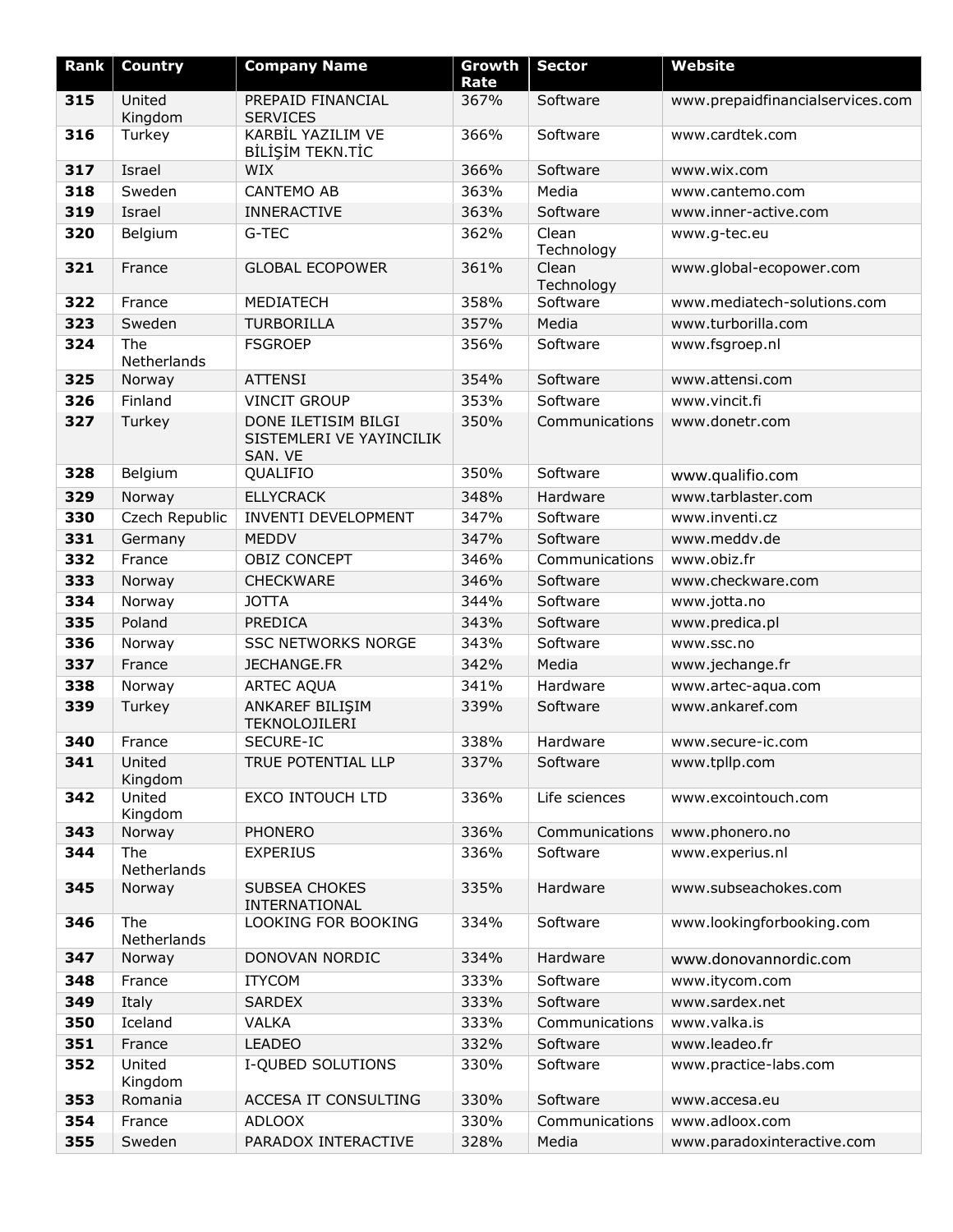| Rank | <b>Country</b>     | <b>Company Name</b>                  | Growth<br>Rate | <b>Sector</b>       | <b>Website</b>            |
|------|--------------------|--------------------------------------|----------------|---------------------|---------------------------|
| 356  | France             | <b>JUMP</b>                          | 325%           | Software            | www.jump-informatique.com |
| 357  | Norway             | <b>B-SESSIONS</b>                    | 323%           | Software            | www.b-sessions.no         |
| 358  | United<br>Kingdom  | <b>GREEN MAN GAMING</b>              | 323%           | Software            | www.greenmangaming.com    |
| 359  | Belgium            | <b>ICAPPS</b>                        | 323%           | Software            | www.icapps.com            |
| 360  | United<br>Kingdom  | ME LEARNING                          | 322%           | Software            | www.melearning.co.uk      |
| 361  | Belgium            | <b>BORIT</b>                         | 322%           | Clean<br>Technology | www.borit.be              |
| 362  | The<br>Netherlands | MONEYBIRD                            | 321%           | Software            | www.moneybird.nl          |
| 363  | France             | <b>TAGEOS</b>                        | 320%           | Hardware            | www.tageos.com            |
| 364  | Norway             | <b>GEOPLAYGROUND</b>                 | 320%           | Software            | www.geoplayground.com     |
| 365  | Norway             | ONCOINVENT                           | 320%           | Life sciences       | www.oncoinvent.com        |
| 366  | Norway             | <b>LIGHT STRUCTURES</b>              | 320%           | Hardware            | www.lightstructures.no    |
| 367  | Sweden             | <b>BANNERFLOW</b>                    | 319%           | Software            | www.bannerflow.com        |
| 368  | Norway             | <b>PROMON</b>                        | 318%           | Software            | www.promon.no             |
| 369  | Norway             | <b>SKY LABS</b>                      | 317%           | Communications      | www.skylabs.no            |
| 370  | Germany            | <b>GLOBALWAYS</b>                    | 317%           | Communications      | www.globalways.net        |
| 371  | The<br>Netherlands | BANDENCONCURRENT                     | 315%           | Software            | www.bandenconcurrent.nl   |
| 372  | The<br>Netherlands | HR2DAY                               | 315%           | Software            | www.hr2day.com            |
| 373  | Turkey             | ORBİTAL TEKNOLOJİ<br>BİLİŞİM SAN DIŞ | 315%           | Software            | www.buldumbuldum.com      |
| 374  | France             | CLARIANCE                            | 315%           | Life sciences       | www.clariance-spine.com   |
| 375  | Sweden             | ARCAM AKTIEBOLAG                     | 314%           | Hardware            | www.arcam.com             |
| 376  | United<br>Kingdom  | <b>JUST EAT PLC</b>                  | 314%           | Software            | www.just-eat.com          |
| 377  | The<br>Netherlands | <b>TEAM NIJHUIS</b>                  | 314%           | Media               | www.teamnijhuis.nl        |
| 378  | The<br>Netherlands | <b>TILAA</b>                         | 313%           | Software            | www.tilaa.com             |
| 379  | Norway             | <b>ISURVEY GROUP</b>                 | 313%           | Software            | www.isurvey.no            |
| 380  | France             | IADVIZE                              | 312%           | Media               | www.iadvize.com           |
| 381  | The<br>Netherlands | <b>EXPERTY</b>                       | 311%           | Software            | www.experty.com           |
| 382  | Sweden             | ADTRACTION MARKETING                 | 310%           | Media               | www.adtraction.com        |
| 383  | Norway             | GRØNN GJØDSEL                        | 308%           | Life sciences       | www.gronngjodsel.no       |
| 384  | Finland            | <b>EPASSI PAYMENTS</b>               | 308%           | Software            | www.epassi.fi             |
| 385  | Portugal           | <b>FINDMORE</b>                      | 307%           | Software            | www.findmore.pt           |
| 386  | Norway             | MULTI PUMP INNOVATION                | 306%           | Hardware            | www.mpi-norway.com        |
| 387  | Norway             | <b>PRORESULT</b>                     | 304%           | Software            | www.proresult.no          |
| 388  | France             | COMITEO                              | 304%           | Software            | www.comiteo.fr            |
| 389  | The<br>Netherlands | <b>INSIDED</b>                       | 303%           | Software            | www.insided.com           |
| 390  | Belgium            | PRODIGEST                            | 301%           | Life sciences       | www.prodigest.eu          |
| 391  | United<br>Kingdom  | NEWVOICEMEDIA                        | 299%           | Software            | www.newvoicemedia.com     |
| 392  | Turkey             | İNNOVA BILIŞIM<br><b>ÇÖZÜMLERI</b>   | 299%           | Software            | www.innova.com.tr         |
| 393  | France             | YMAGIS                               | 297%           | Media               | www.ymagis.com            |
| 394  | United<br>Kingdom  | <b>ECOMETRICA</b>                    | 294%           | Software            | www.ecometrica.com        |
| 395  | Sweden             | <b>FYNDIQ</b>                        | 292%           | Media               | www.fyndiq.se             |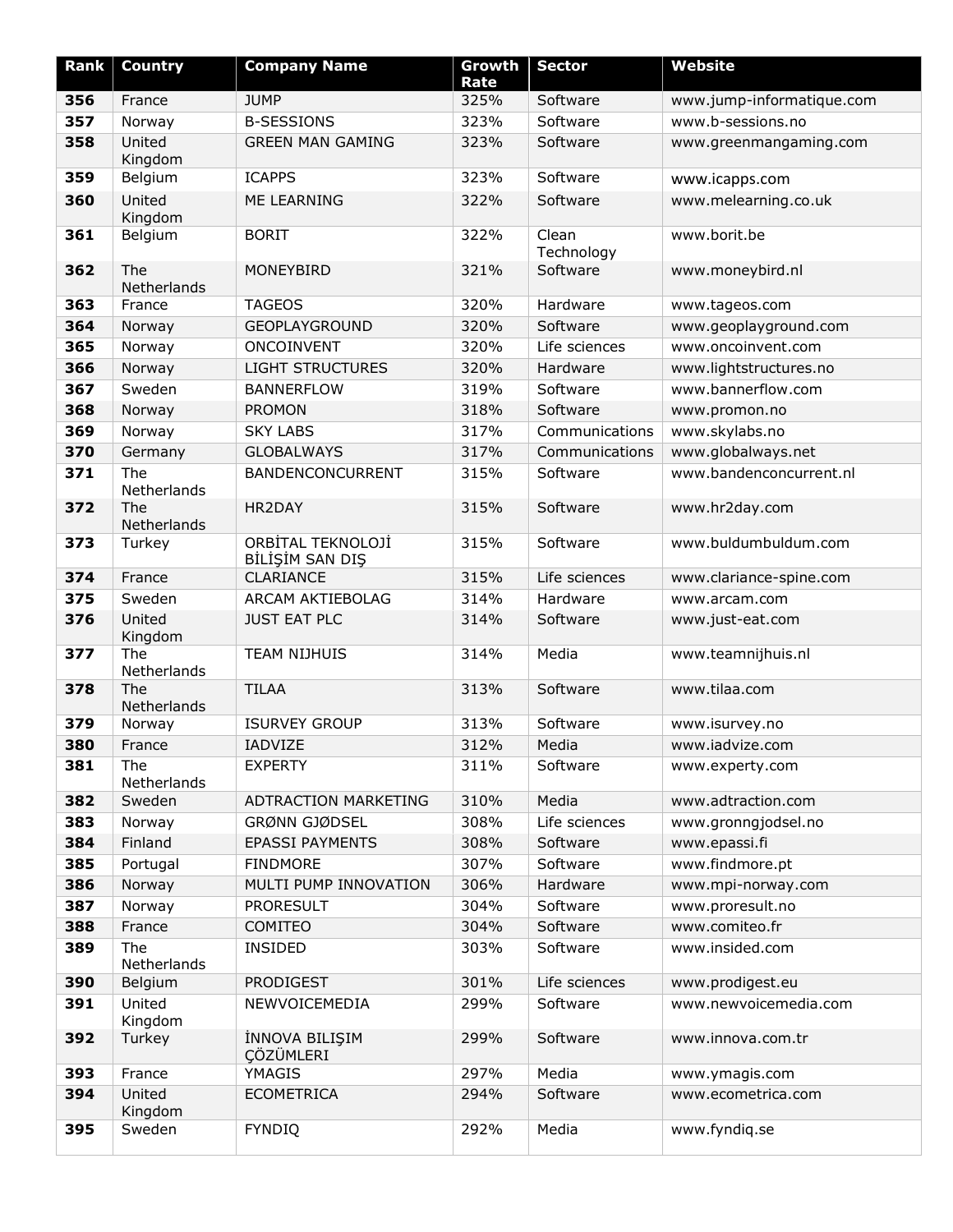| <b>Rank</b> | <b>Country</b>     | <b>Company Name</b>                                         | Growth<br>Rate | <b>Sector</b>       | <b>Website</b>           |
|-------------|--------------------|-------------------------------------------------------------|----------------|---------------------|--------------------------|
| 396         | The<br>Netherlands | GLOBALORANGE                                                | 292%           | Software            | www.globalorange.nl      |
| 397         | The<br>Netherlands | VOICEBOOKING.COM                                            | 291%           | Media               | www.voicebooking.com     |
| 398         | Italy              | <b>EIS</b>                                                  | 291%           | Software            | www.eisworld.eu          |
| 399         | France             | <b>NEXT DECISION</b>                                        | 291%           | Software            | www.next-decision.fr     |
| 400         | France             | <b>ECOLACTEO</b>                                            | 289%           | Clean<br>Technology | www.ecolacteo.com        |
| 401         | The<br>Netherlands | <b>ANYLINQ</b>                                              | 288%           | Software            | www.anyling.com          |
| 402         | Belgium            | <b>ARTIALIS</b>                                             | 288%           | Life sciences       | www.artialis.com         |
| 403         | United<br>Kingdom  | <b>AFFECTV</b>                                              | 287%           | Media               | www.affectv.com          |
| 404         | Turkey             | SMG   MUSIC FOR<br><b>BUSINESS</b>                          | 287%           | Media               | www.smg.com.tr           |
| 405         | Sweden             | MEDIVIR AKTIEBOLAG                                          | 286%           | Life sciences       | www.medivir.se           |
| 406         | Israel             | <b>REWALK ROBOTICS</b>                                      | 285%           | Hardware            | www.rewalk.com           |
| 407         | Turkey             | TEKTROSOFT YAZLIM,<br>BILIŞIM VE TICARET LTS.<br><b>STI</b> | 283%           | Software            | www.tektrosoft.com       |
| 408         | Belgium            | <b>UNIVERSEM</b>                                            | 282%           | Media               | www.universem.be         |
| 409         | Finland            | <b>OPTOMED</b>                                              | 281%           | Life sciences       | www.optomed.com          |
| 410         | Sweden             | <b>APICA</b>                                                | 281%           | Software            | www.apicasystem.com      |
| 411         | France             | <b>INSITEO</b>                                              | 280%           | Software            | www.insiteo.com          |
| 412         | France             | VERSUSMIND                                                  | 279%           | Software            | www.versusmind.eu        |
| 413         | Israel             | <b>ADCORE</b>                                               | 278%           | Software            | www.adcore.com           |
| 414         | France             | AVENIR DÉVELOPPEMENT<br><b>DURABLE</b>                      | 278%           | Clean<br>Technology | www.alertgasoil.com      |
| 415         | Turkey             | BT EĞITIM / MORTEN                                          | 277%           | Communications      | www.btegitim.com         |
| 416         | Spain              | NICE PEOPLE AT WORK                                         | 277%           | Software            | www.nicepeopleatwork.com |
| 417         | Germany            | MODELL AACHEN                                               | 277%           | Software            | www.modell-aachen.de     |
| 418         | The<br>Netherlands | ONLINE PREPAID SERVICES                                     | 275%           | Software            | www.startselect.com      |
| 419         | France             | <b>EXCELIUM</b>                                             | 274%           | Software            | www.excelium.fr          |
| 420         | Israel             | SIGNALS ANALYTICS                                           | 273%           | Software            | www.signalsgroup.com     |
| 421         | Belgium            | <b>CAELESTE</b>                                             | 272%           | Hardware            | www.caeleste.com         |
| 422         | The<br>Netherlands | <b>HIGHSIDE TELECOM</b>                                     | 272%           | Communications      | www.highside-telecom.net |
| 423         | Iceland            | LS RETAIL                                                   | 272%           | Software            | www.lsretail.com         |
| 424         | United<br>Kingdom  | TIMELINE TELEVISION                                         | 270%           | Media               | www.timeline.tv          |
| 425         | Sweden             | <b>SCANCLOUD</b>                                            | 268%           | Software            | www.scancloud.se         |
| 426         | The<br>Netherlands | SQULA                                                       | 268%           | Media               | www.squla.nl             |
| 427         | Finland            | <b>GENIEM</b>                                               | 268%           | Software            | www.geniem.com           |
| 428         | United<br>Kingdom  | <b>ENJOY DIGITAL</b><br><b>COMMUNICATIONS</b>               | 267%           | Media               | www.enjoy-digital.co.uk  |
| 429         | United<br>Kingdom  | <b>CHARGEMASTER</b>                                         | 266%           | Hardware            | www.chargemasterplc.com  |
| 430         | France             | SPARKLANE                                                   | 265%           | Software            | www.sparklane-group.com  |
| 431         | Belgium            | <b>LANSWEEPER</b>                                           | 264%           | Software            | www.lansweeper.com       |
| 432         | France             | <b>ITRUST</b>                                               | 264%           | Software            | www.itrust.fr            |
| 433         | Ireland            | <b>TICKETS.IE</b>                                           | 263%           | Software            | www.tickets.ie           |
| 434         | Finland            | <b>NUMERON</b>                                              | 263%           | Software            | www.numeron.com          |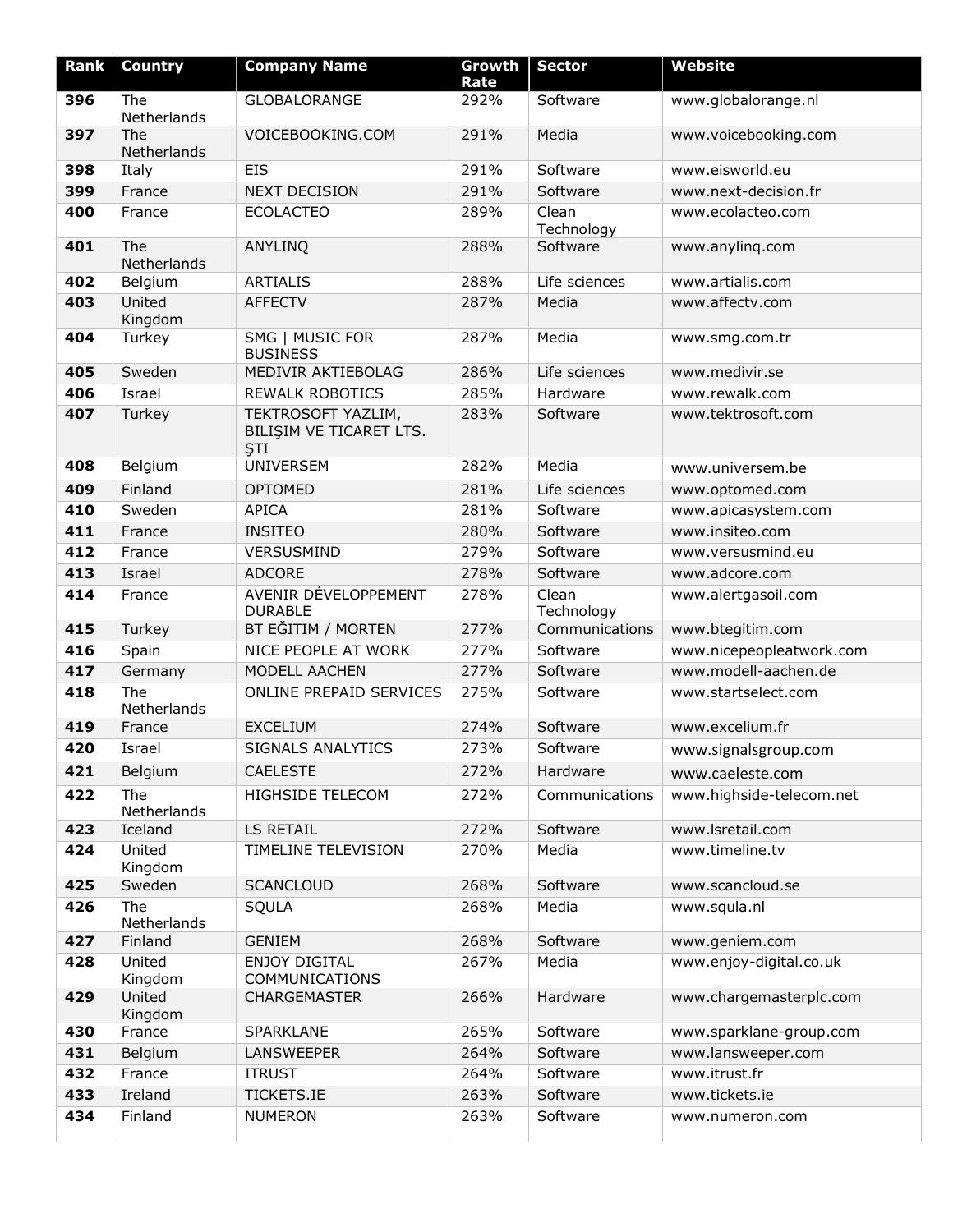| Rank       | <b>Country</b>        | <b>Company Name</b>                           | Growth<br>Rate | <b>Sector</b>             | <b>Website</b>                            |
|------------|-----------------------|-----------------------------------------------|----------------|---------------------------|-------------------------------------------|
| 435        | United<br>Kingdom     | <b>EGRESS SOFTWARE</b><br><b>TECHNOLOGIES</b> | 260%           | Software                  | www.egress.com                            |
| 436        | Germany               | <b>SHOPWARE</b>                               | 260%           | Software                  | www.de.shopware.com                       |
| 437        | Sweden                | ACCEDO BROADBAND                              | 259%           | Software                  | www.accedo.tv                             |
| 438        | France                | <b>PACWAN</b>                                 | 259%           | Communications            | www.pacwan.net                            |
| 439        | France                | POLE STAR                                     | 258%           | Software                  | www.polestar.eu                           |
| 440        | France                | WIPPLE                                        | 258%           | Hardware                  | www.wipple.fr                             |
| 441        | Finland               | <b>TOSIBOX</b>                                | 257%           | Software                  | www.tosibox.com                           |
| 442        | United<br>Kingdom     | <b>VENUS BUSINESS</b><br>COMMUNICATIONS       | 257%           | Communications            | www.venus.co.uk                           |
| 443        | Belgium               | SHINKA IT                                     | 256%           | Communications            | www.shinka.be                             |
| 444        | The<br>Netherlands    | <b>INMATIX TECHNOLOGY</b><br><b>GROUP</b>     | 255%           | Software                  | www.inmatix.com                           |
| 445        | France                | <b>BMI SYSTEM</b>                             | 254%           | Software                  | www.bmi-system.com                        |
| 446        | Turkey                | MECHSOFT BILGI VE<br>İLETIŞIM TEKNOLOJILERI   | 253%           | Communications            | www.mechsoft.com.tr                       |
| 447        | Finland               | IN4MO                                         | 252%           | Software                  | www.in4mo.com                             |
| 448        | United<br>Kingdom     | <b>LDEX GROUP</b>                             | 251%           | Hardware                  | www.ldexgroup.co.uk                       |
| 449        | The<br>Netherlands    | YELLOWSTAR SOLUTIONS                          | 250%           | Software                  | www.yellowstar.com                        |
| 450        | Germany               | <b>SCIREUM</b>                                | 250%           | Software                  | www.scireum.de                            |
| 451        | Belgium               | <b>INFRADATA</b>                              | 249%           | Communications            | www.infradata.be                          |
| 452        | The<br>Netherlands    | WEAREREASONABLEPEOPLE                         | 248%           | Software                  | www.wearereasonablepeople.com             |
| 453        | France                | C-RADAR                                       | 248%           | Software                  | www.c-radar.com                           |
| 454        | Germany               | PREISBÖRSE FULDA                              | 245%           | Media                     | www.preisboerse24.de                      |
| 455        | Italy                 | 01S                                           | 244%           | Software                  | www.01s.it                                |
| 456        | France                | <b>MOZOO</b>                                  | 243%           | Communications            | www.mozoo.com                             |
| 457        | Israel                | <b>CYBERARK</b>                               | 241%           | Software                  | www.cyber-ark.com                         |
| 458        | The<br>Netherlands    | <b>24I</b>                                    | 240%           | Media                     | www.24i.com                               |
| 459        | Finland               | <b>VISMA SOLUTIONS</b>                        | 239%           | Software                  | www.visma.fi                              |
| 460        | Finland               | M-FILES                                       | 239%           | Software                  | www.m-files.com                           |
| 461        | Ireland               | <b>EBLANA PHOTONICS</b>                       | 238%           | Communications            | www.eblanaphotonics.com                   |
| 462        | Belgium               | <b>ZETICON</b>                                | 238%           | Software                  | www.mediahaven.com                        |
| 463<br>464 | Finland               | <b>GOFORE</b><br><b>COMATE</b>                | 237%<br>237%   | Software<br>Life sciences | www.gofore.com                            |
|            | Belgium               |                                               |                |                           | www.comate.be                             |
| 465        | Portugal              | <b>BOLD INTERNATIONAL</b>                     | 236%           | Software                  | www.boldint.com                           |
| 466        | France                | <b>EQUANTEC</b><br>PAYTR ÖDEME HİZMETLERİ     | 235%           | Life sciences             | www.groupe-equantec.fr                    |
| 467<br>468 | Turkey                | <b>MEDTECH</b>                                | 235%           | Software                  | www.paytr.com                             |
| 469        | France<br>The         | INVEST ONLINE DIENSTEN                        | 234%<br>234%   | Life sciences<br>Media    | www.medtech.fr<br>www.investonline.nl     |
| 470        | Netherlands<br>United | <b>CONVERSION FACTORY</b>                     | 233%           | Media                     | www.conversion.com                        |
| 471        | Kingdom<br>France     | V <sub>3</sub> D                              | 233%           | Software                  | www.v3d.fr                                |
| 472        | Israel                | <b>TANDEMG</b>                                | 232%           | Software                  |                                           |
| 473        | Ireland               | FLINT STUDIOS                                 |                | Media                     | www.tandemg.com<br>www.flintstudios.co.uk |
| 474        | The                   | EXPAND ONLINE                                 | 232%<br>232%   | Media                     | www.expandonline.nl                       |
|            | Netherlands           |                                               |                |                           |                                           |
| 475        | United<br>Kingdom     | WIFINITY                                      | 231%           | Communications            | www.wifinity.co.uk                        |